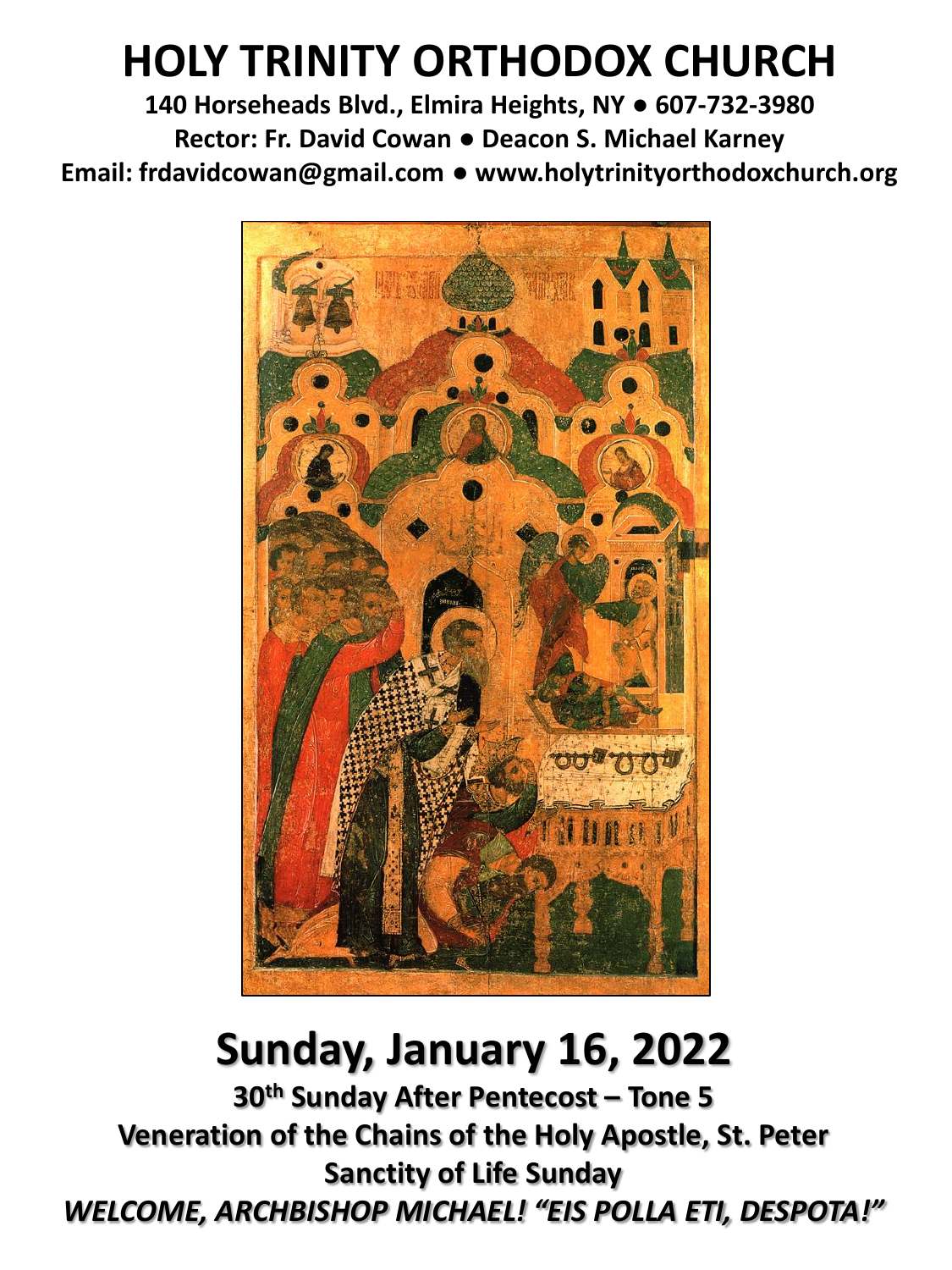## **SERVICES AND ACTIVITIES**

#### *Most Services May Be Joined by Live Stream at Web Address [www.facebook.com/htocelmiraheights](http://www.facebook.com/htocelmiraheights) or go to [www.YouTube.com](http://www.youtube.com/) and search for "Holy Trinity Church Elmira Heights NY"*

**Today – Sunday, January 16 – Archbishop Michael, Celebrant** 

Greeting and *Vesting* of Archbishop Michael;

*Third and Sixth Hours; Divine Liturgy* and the *Blessing of the New Icons of Christ the Pantocrator and the Four Evangelists;*

Followed by Festive Luncheon with Archbishop Michael, Downstairs *Friday, January 21: March For Life, in Washington, DC: Please pray for safe travels and a peaceful, spiritually profitable March for Life, witnessing in faith and love to the Sanctity of Life, from conception to natural death.*  **Saturday, January 22**  5:00 PM *Reader Vespers,* Led by Deacon Michael **Sunday, January 23**

8:40 AM *Third and Sixth Hours*

9:00 AM *Divine Liturgy,* Followed by Fellowship, Church School and Teen Group

### **TODAY'S SCRIPTURE READINGS**

**EPISTLE Colossians 3:12-16** Brethren: Put on, as God's chosen ones, holy and beloved, compassion, kindness, lowliness, meekness, and patience, forbearing one another and, if one has a complaint against another, forgiving each other; as the Lord has forgiven you, so you also must forgive. And above all these put on love, which binds everything together in perfect harmony. And let the peace of Christ rule in your hearts, to which indeed you were called in the one body. And be thankful. Let the word of Christ dwell in you richly, teach and admonish one another in all wisdom, and sing psalms and hymns and spiritual songs with thankfulness in your hearts to God. **GOSPEL Luke 18:18-27** At that time, a certain ruler asked Jesus, saying, "Good Teacher, what shall I do to inherit eternal life?" So Jesus said to him, "Why do you call Me good? No one is good but One, that is, God. You know the commandments: 'Do not commit adultery,' 'Do not murder,' 'Do not steal,' 'Do not bear false witness,' 'Honor your father and your mother.'" And he said, "All these things I have kept from my youth." So when Jesus heard these things, He said to him, "You still lack one thing. Sell all that you have and distribute to the poor, and you will have treasure in heaven; and come, follow Me." But when he heard this, he became very sorrowful, for he was very rich. And when Jesus saw that he became very sorrowful, He said, "How hard it is for those who have riches to enter the kingdom of God! For it is easier for a camel to go through the eye of a needle than for a rich man to enter the kingdom of God." And those who heard it said, "Who then can be saved?" But He said, "The things which are impossible with men are possible with God." **Daily Scripture Readings: www.oca.org/readings**

## **HOME BLESSINGS can be done, by request.**

Please contact Fr David if you wish to schedule a home blessing visit.

## **ANNUAL PARISH MEETING FOR 2022: SUNDAY, JAN. 30, AFTER THE LITURGY**

Orthodox Christian adult members of Holy Trinity Church who are active in the Sacraments may participate in voting and discussion on matters affecting the life of the parish.

We have many blessings to reflect upon and many opportunities to build both our parish particularly, and the Body of Christ in general. I look forward to discussing them with you, and I look forward to planning with you to wisely steward the resources and ministries of Holy Trinity Church in 2022!

– With love in Christ, Fr. David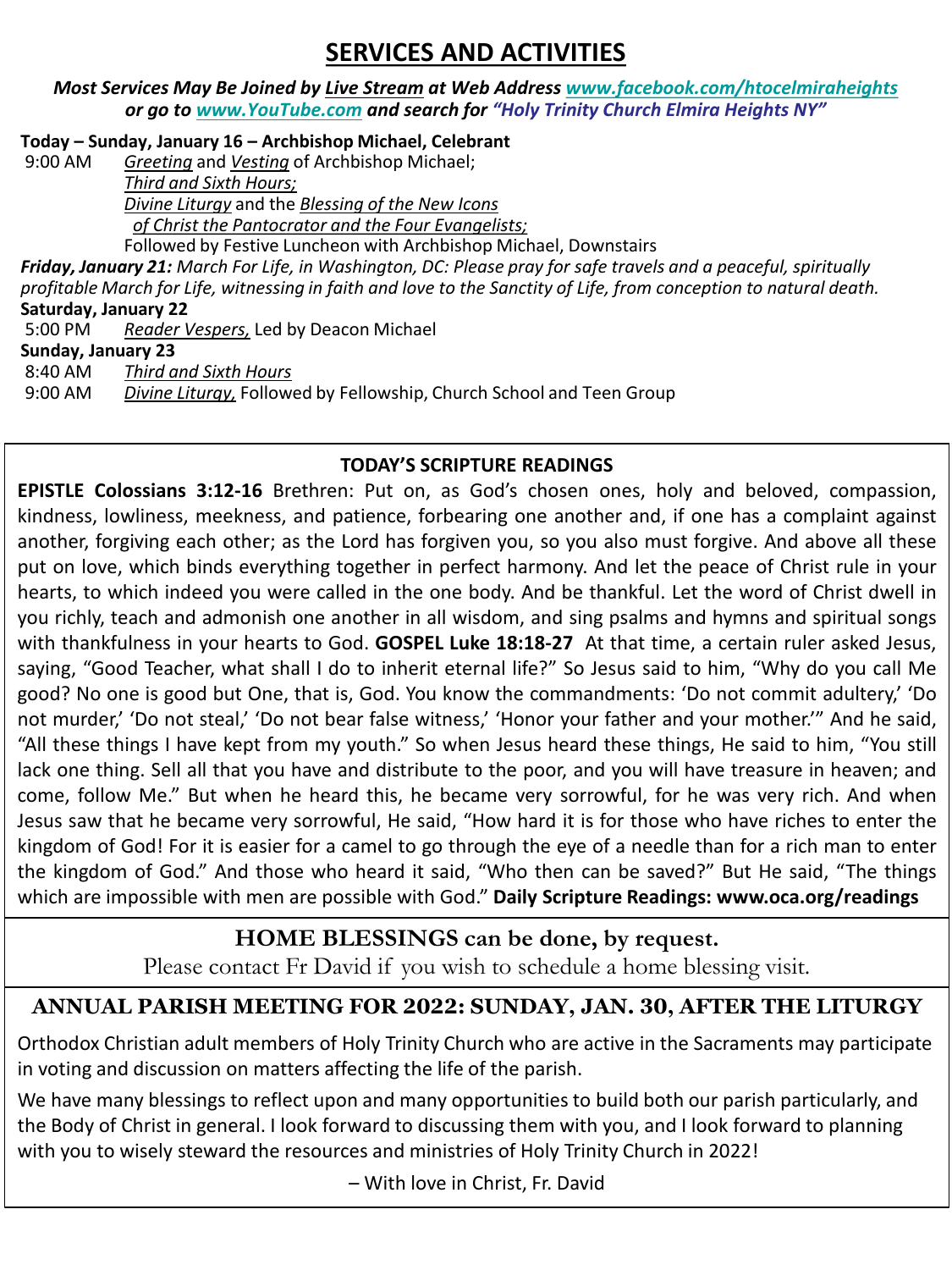#### **Prayer List**

**Memory Eternal:** Fr. Michael Slovesko; Stephen; John; Fr. John, Fr. Michael, Fr. Michael; Fr. Igor; James; Luka, James, Charlotte; Thomas; Walter; Matushka Anne; Stella Anastasia. All those taken from us by the Coronavirus, by sickness, violence, injury and disaster. All those children taken in the act of abortion; all those persons taken by euthanasia and assisted suicide; and those departed this life who have participated in these tragic acts.

**For Health:** Fr. Jason Kappanadze, Fr. Nicholas Harris, Fr. Daniel & Mat. Myra Kovalak, Fr. Herman & Mat. Cynthia Schick, Fr. Michael Oleksa; Fr. Moses Berry; Fr. Joseph Chupeck; Rdr. Thomas & Mildred, Reader William & Joshua Haluszczak; Rdr. Alexander, Julie and Rdr. Dmitri; Christopher; Hannah; Nina, Lydia; Donald (Sue Hults's dad); John; Nancy, Belva; children Brooklyn and Brayden; child Olivia; John; Deborah; Andrew; Natalia; Volker; Ann; Christa; Ilsa; Scott & Casey, Steven; Juliana; Antonina; Ryan; James; Child Hannah, Joshua, Chloe, Helen, Kathleen, Erica, Sherri, Mary; Ruth, Harriet, Katherine, Kristin, Sierra, Kate, David.

**Diocesan Prayer Requests:** Archbishop BENJAMIN; Fr. Matthew & Mat. Barbara Searfoorce; Fr. Jason and Mat. Katia Vansuch, Fr. Christos; Protodeacon Paul and Diaconissa Patricia Sokol, Subdeacon Nilus & Juliana; Subdeacon Christopher; Gregory, Judith, June, Raymond, Katerina, Joyce, Chris, Fiona, Emily, Cameron, Joseph, DaEun, Tony, Josephine, Stephen, Gregory, Hector, Joanne, Constantina, Demetri, Michael, Craig, Laura, Cecilia, Mikaila & Craig Jr.; John, Danielle, Patricia; Laura and her child, Jacob, John; children Sophia and Elizabeth; Joseph; Sherry; Alexandra, Peter, Marlene, Elizabeth, Stephen; Roger, Sophia, Mary; Dominic, Eileen; Victoria, Derek; Luke, Katia; Edith. All the clergy, faithful and their families of the Diocese of New York and New Jersey. All those afflicted with the Coronavirus and those caring for them, those afflicted by sickness, violence, injury, and disaster. All those who have participated in and advocated for abortion, assisted suicide and euthanasia. **Name Day:** Anthony Lyon, Anthony Michalko, Ryan Anthony DeSocio (St. Anthony the Great, 1/17). Rdr. Gabriel Kyrill Cowan (St. Cyril of Alexandria, 1/18). **Birthday:** Nathan Devens (1/21).

#### **Parish Children:**

| Lucia                                                                                 | <b>Hannah</b>                                                                       | Jeremiah                                                           | Andrew                                            | Myra    | Ezekiel | Anysia |  |  |
|---------------------------------------------------------------------------------------|-------------------------------------------------------------------------------------|--------------------------------------------------------------------|---------------------------------------------------|---------|---------|--------|--|--|
| Lydia                                                                                 | <b>Natalie</b>                                                                      | Emilia                                                             | Patrick                                           | Sophia  | Dmitri  | Jonah  |  |  |
| Gabriel                                                                               | Angelina                                                                            | John                                                               | <b>Thomas</b>                                     | Nikolai | Melania | Alexei |  |  |
| Larissa                                                                               | Julianna                                                                            | Nadia                                                              | Gabriel                                           | Justus  | Samuel  |        |  |  |
|                                                                                       |                                                                                     |                                                                    | College Students: Anna McKane - Duke University . |         |         |        |  |  |
| Katherine McKane - Sarah Lawrence College Year Abroad at Oxford University, England • |                                                                                     |                                                                    |                                                   |         |         |        |  |  |
|                                                                                       |                                                                                     | Nathan Devens - Elmira College . Larissa Cheplick - Daemen College |                                                   |         |         |        |  |  |
|                                                                                       | Please give prayer requests to Fr. David, Dn. Michael, Subdcn. Walter, or a Reader. |                                                                    |                                                   |         |         |        |  |  |
|                                                                                       |                                                                                     | Typically, parish prayer requests remain on this list for 40 days. |                                                   |         |         |        |  |  |
|                                                                                       |                                                                                     |                                                                    |                                                   |         |         |        |  |  |

## **READERS' SCHEDULE**

| Jan. $15th - Jan. 21st$       | Reader Alexander      |
|-------------------------------|-----------------------|
| (Sunday Epistle – 2nd Deacon) |                       |
| Jan. 22nd - Jan. 28th:        | Reader Dmitri         |
| Jan. 29th - Feb. 4th:         | Reader Samuel         |
| Feb. 5th - Feb 11th:          | Mary Carol Haluszczak |

Feb. 12th – Feb. 18th: Reader Dmitri Feb. 19th -Feb. 25th: Reader Alexander Feb. 26th -March 4th: Reader Samuel (Memorial Liturgy 2/26)

## **FALL/WINTER 2021 FELLOWSHIP HOUR SCHEDULE**

Contact Mat. Tamara or Mat. Katie if you need a different date.

#### **JANUARY**

9 Cowan / Molodyko-Harris Families

- 16 Luncheon with Archbishop Michael
- 23 Gomez & O'Brien Families
- 30 Cowan Family

### **DONATIONS WELCOME FOR OUR NEXT FOOD SALE**

To help offset expenses for our next Food Sale, coming up this Spring,

please consider donating **large cans of tomato soup** and **large cans of tomato juice.**

Please see Rdr. Alex Charlanow if you have questions, and to find out where to bring your donated goods. **Thank you!**